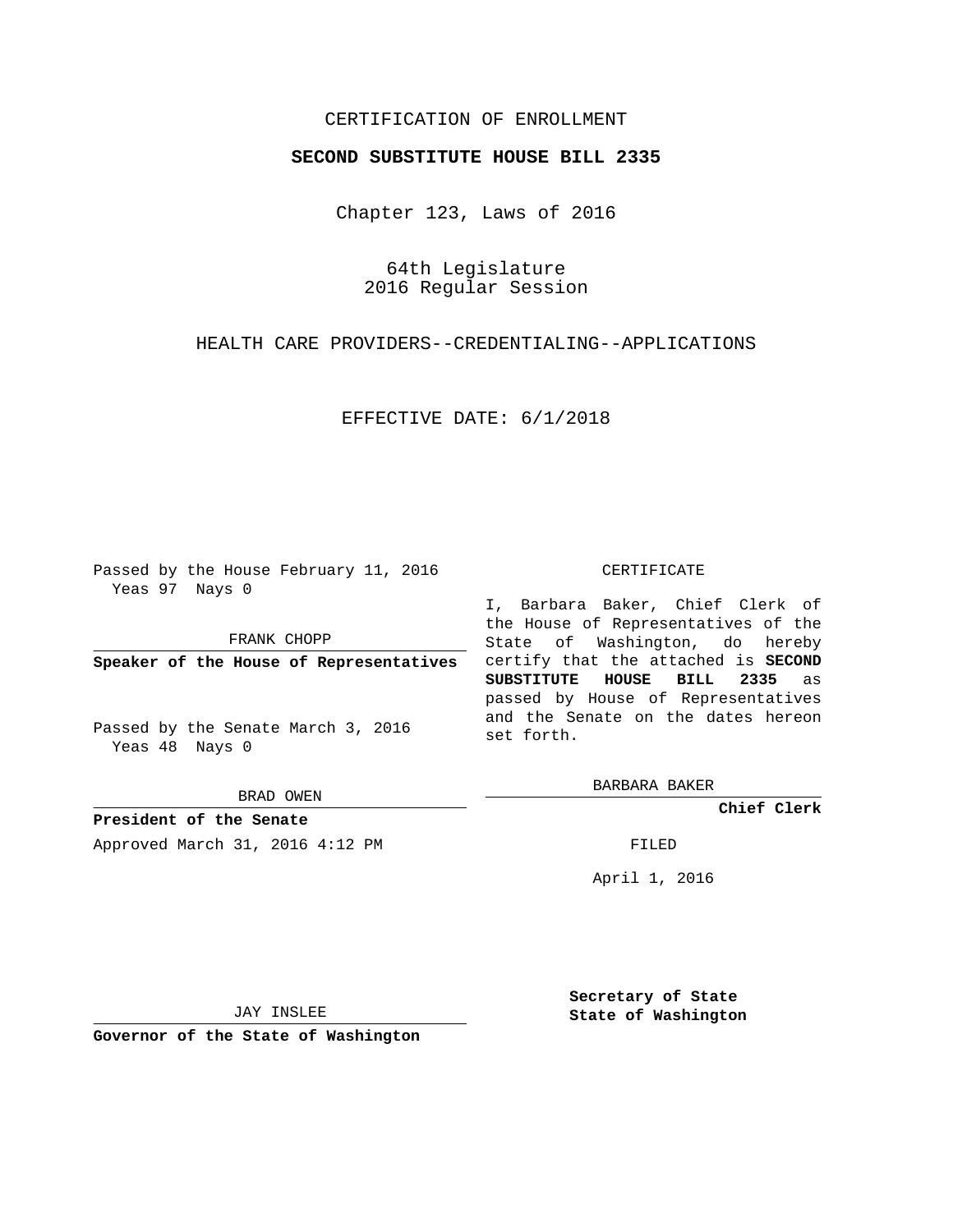## **SECOND SUBSTITUTE HOUSE BILL 2335**

Passed Legislature - 2016 Regular Session

**State of Washington 64th Legislature 2016 Regular Session**

**By** House General Government & Information Technology (originally sponsored by Representatives Cody, Appleton, and Jinkins)

READ FIRST TIME 02/04/16.

 AN ACT Relating to health care provider credentialing; adding a new section to chapter 48.43 RCW; adding a new section to chapter 3 43.70 RCW; and providing an effective date.

BE IT ENACTED BY THE LEGISLATURE OF THE STATE OF WASHINGTON:

 NEW SECTION. **Sec. 1.** A new section is added to chapter 48.43 6 RCW to read as follows:

 (1)(a) A health carrier shall use the database selected pursuant to RCW 48.165.035 to accept and manage credentialing applications 9 from health care providers.

 (b) Effective June 1, 2018, a health carrier shall make a determination approving or denying a credentialing application submitted to the carrier no later than ninety days after receiving a 13 complete application from a health care provider.

 (c) Effective June 1, 2020, a health carrier shall make a determination approving or denying a credentialing application submitted to the carrier no later than ninety days after receiving a complete application from a health care provider. All determinations made by a health carrier in approving or denying credentialing applications must average no more than sixty days.

 (d) This section does not require health carriers to approve a credentialing application or to place providers into a network.